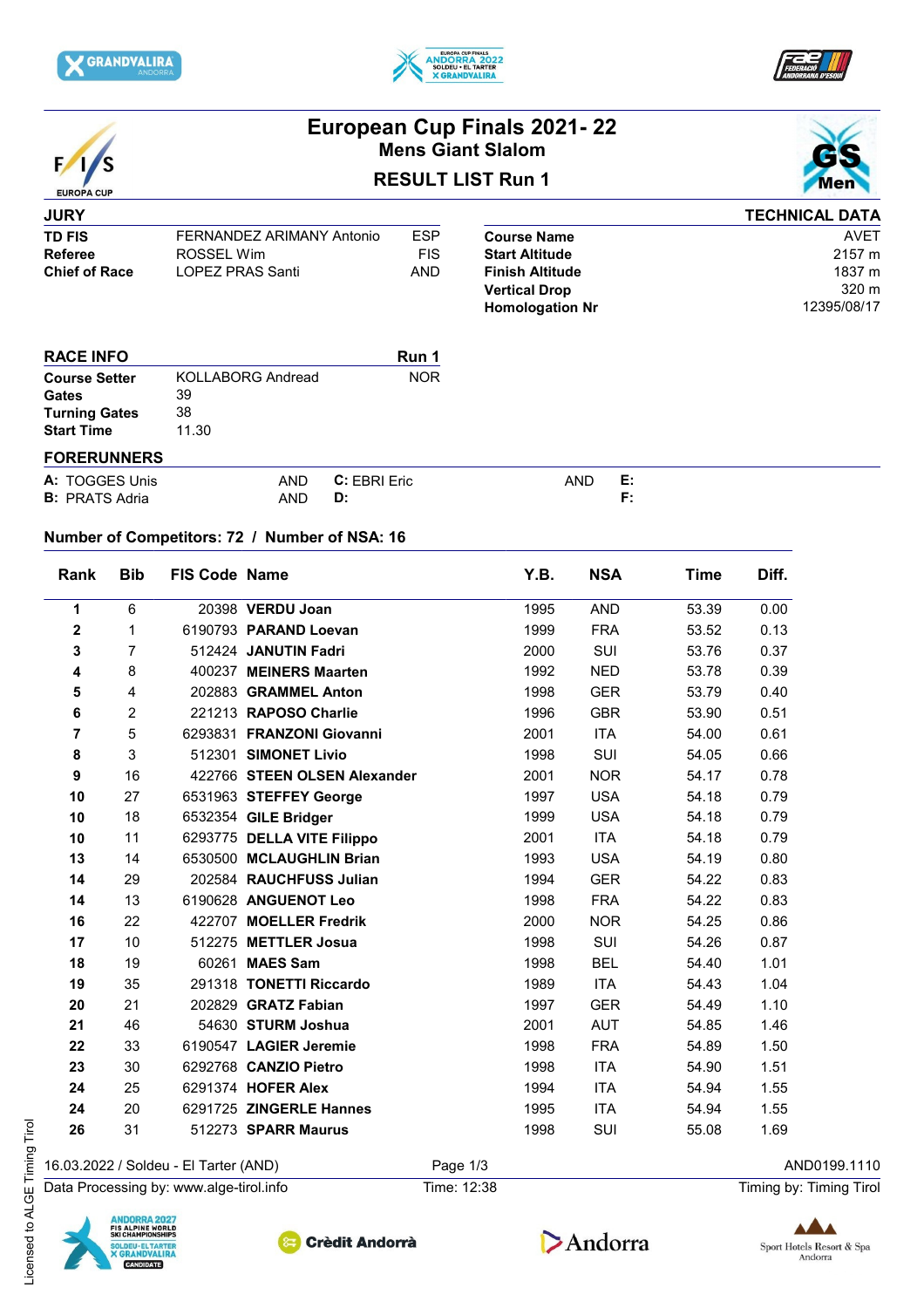

 $\sim$ 





European Cup Finals 2021-22 **RESULT LIST Run 1** Curopean Cup Finals 2021-22

| <b>Rank</b> | <b>Bib</b> | <b>FIS Code Name</b>             |                                  | Y.B. | <b>NSA</b> | <b>Time</b> | Diff. |
|-------------|------------|----------------------------------|----------------------------------|------|------------|-------------|-------|
| 27          | 28         |                                  | 422803 SOLBERG Eirik Hystad      | 2002 | <b>NOR</b> | 55.13       | 1.74  |
| 28          | 44         |                                  | 54631 ZWISCHENBRUGGER Noel       | 2001 | <b>AUT</b> | 55.16       | 1.77  |
| 29          | 47         |                                  | 512234 FISCHBACHER Marco         | 1997 | SUI        | 55.17       | 1.78  |
| 30          | 23         |                                  | 6190876 ORECCHIONI Diego         | 2000 | <b>FRA</b> | 55.19       | 1.80  |
| 31          | 40         |                                  | 780023 DRUKAROV Andrej           | 1999 | LTU        | 55.31       | 1.92  |
| 32          | 32         |                                  | 492192 ORTEGA Albert             | 1998 | <b>ESP</b> | 55.32       | 1.93  |
| 33          | 41         |                                  | 54471 DORNER Thomas              | 1998 | <b>AUT</b> | 55.43       | 2.04  |
| 34          | 52         |                                  | 54252 RASCHNER Dominik           | 1994 | <b>AUT</b> | 55.45       | 2.06  |
| 35          | 42         |                                  | 6190875 FAVRE Guerlain           | 2000 | <b>FRA</b> | 55.53       | 2.14  |
| 36          | 26         |                                  | 512082 REYMOND Marco             | 1994 | SUI        | 55.54       | 2.15  |
| 37          | 34         |                                  | 6293976 DI PAOLO Gianlorenzo     | 2001 | <b>ITA</b> | 55.57       | 2.18  |
| 38          | 24         |                                  | 54438 PLOIER Andreas             | 1997 | <b>AUT</b> | 55.58       | 2.19  |
| 39          | 58         |                                  | 6191334 ELEZI CANNAFERINA Alban  | 2003 | <b>FRA</b> | 55.59       | 2.20  |
| 40          | 38         |                                  | 60236 VAN DEN BROECKE Dries      | 1995 | <b>BEL</b> | 55.63       | 2.24  |
| 41          | 59         |                                  | 6292765 TARANZANO Luca           | 1998 | <b>ITA</b> | 55.65       | 2.26  |
| 42          | 37         |                                  | 512403 SPOERRI Nick              | 2000 | SUI        | 55.84       | 2.45  |
| 43          | 49         |                                  | 202909 STOCKINGER Jonas          | 1999 | <b>GER</b> | 55.89       | 2.50  |
| 44          | 50         |                                  | 6293252 KASTLUNGER Tobias        | 1999 | <b>ITA</b> | 56.03       | 2.64  |
| 45          | 48         |                                  | 202873 PFOEDERL Nikolaus         | 1998 | <b>GER</b> | 56.06       | 2.67  |
| 46          | 57         |                                  | 512120 VON GRUENIGEN Noel        | 1995 | SUI        | 56.13       | 2.74  |
| 47          | 54         |                                  | 6532163 SEYMOUR Jett             | 1998 | <b>USA</b> | 56.14       | 2.75  |
| 48          | 51         |                                  | 203057 WOLF Simon Luca           | 2001 | <b>GER</b> | 56.19       | 2.80  |
| 49          | 61         |                                  | 6532116 KRUPKA Jimmy             | 1998 | <b>USA</b> | 56.24       | 2.85  |
| 49          | 55         |                                  | 502590 ERMESKOG Lucas            | 2003 | <b>SWE</b> | 56.24       | 2.85  |
| 51          | 17         |                                  | 511981 WEBER Ralph               | 1993 | SUI        | 56.30       | 2.91  |
| 52          | 65         |                                  | 422893 BRAEKKEN Theodor          | 2004 | <b>NOR</b> | 56.39       | 3.00  |
| 53          | 63         |                                  | 422761 WAHLQVIST Filip           | 2001 | <b>NOR</b> | 56.40       | 3.01  |
| 54          | 56         |                                  | 422767 SOEVIK Christian Oliveira | 2001 | <b>NOR</b> | 56.44       | 3.05  |
| 55          | 66         |                                  | 492197 GARAY Aingeru             | 1998 | <b>ESP</b> | 56.51       | 3.12  |
| 56          | 53         |                                  | 502319 BRAENDHOLM Jesper         | 1999 | <b>SWE</b> | 56.53       | 3.14  |
| 57          | 60         |                                  | 502617 AX SWARTZ Fabian          | 2004 | <b>SWE</b> | 56.55       | 3.16  |
| 58          | 62         |                                  | 512410 ZULAUF Gael               | 2000 | SUI        | 56.75       | 3.36  |
| 59          | 45         |                                  | 6293857 TALACCI Simon            | 2001 | ITA        | 56.81       | 3.42  |
| 60          | 72         |                                  | 20463 CORNELLA GUITART Xavier    | 2001 | <b>AND</b> | 57.02       | 3.63  |
| 61          | 69         |                                  | 30488 GRAVIER Tiziano            | 2002 | <b>ARG</b> | 57.65       | 4.26  |
| 62          | 68         |                                  | 20460 GABRIEL GUTIERREZ Bartumeu | 2000 | <b>AND</b> | 58.07       | 4.68  |
| 63          | 9          |                                  | 54628 FEURSTEIN Lukas            | 2001 | <b>AUT</b> | 58.12       | 4.73  |
| 64          | 71         |                                  | 30479 ALARCON Bautista           | 2002 | ARG        | 58.38       | 4.99  |
|             |            | <b>DID NOT FINISH Run 1: (7)</b> |                                  |      |            |             |       |
|             | 67         |                                  | 430810 MICHALIK Michal           | 2000 | <b>POL</b> |             |       |

16.03.2022 / Soldeu - El Tarter (AND) Page 2/3 AND0199.1110

Data Processing by: www.alge-tirol.info Time: 12:38 Time: 12:38 Timing by: Timing by: Timing Tirol





64 54729 **PRAMSTALLER Kilian** 2002 AUT